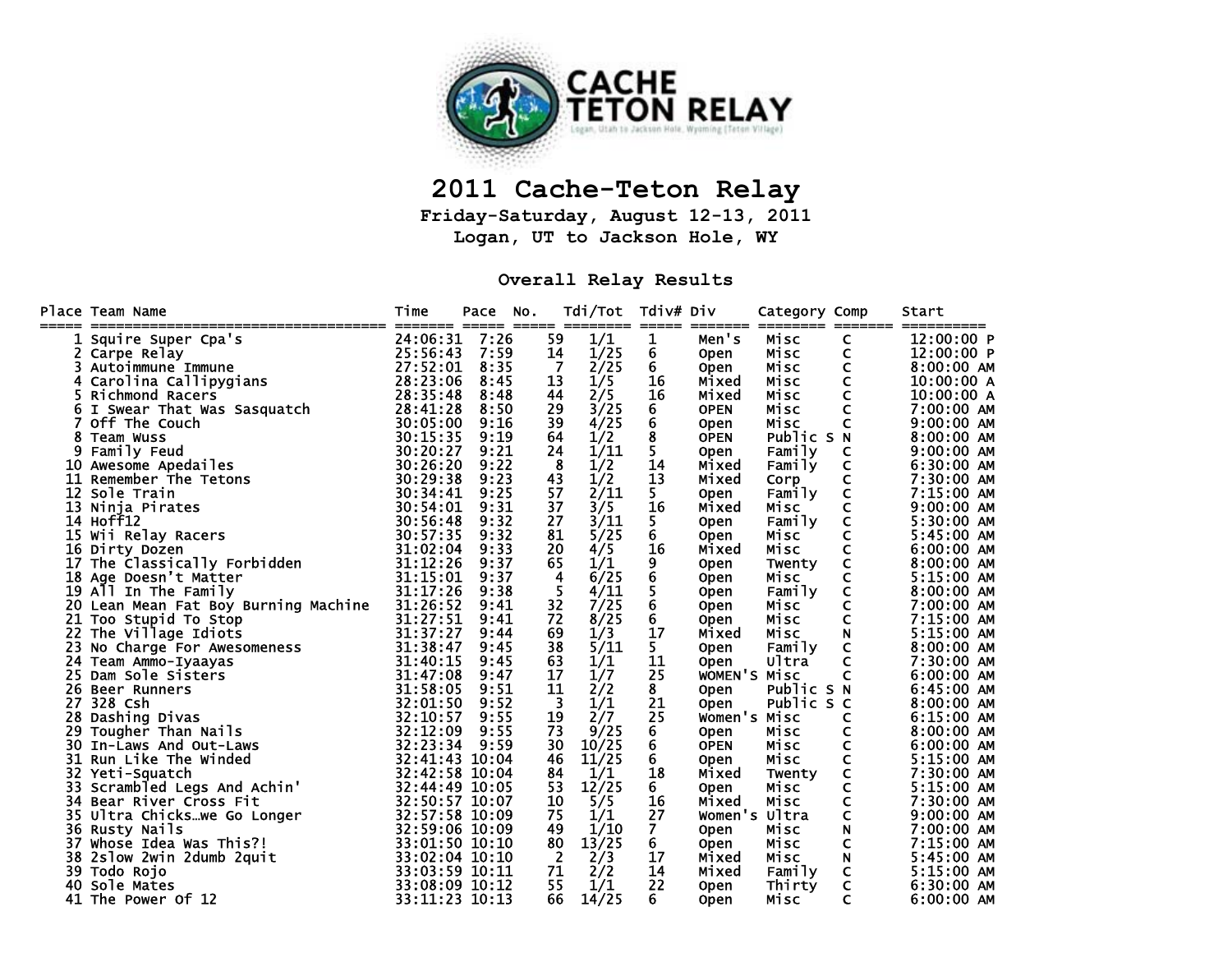| 42 Shredded Wheat                        | 33:19:21 10:16 | 15/25<br>54           | 6                       | Misc<br>Open                | 7:15:00 AM<br>C                           |
|------------------------------------------|----------------|-----------------------|-------------------------|-----------------------------|-------------------------------------------|
| 43 Saints & Sinners                      | 33:19:57 10:16 | 2/10<br>50            | $\overline{\mathbf{z}}$ | Misc<br><b>Open</b>         | 6:45:00 AM<br>N                           |
| 44 Poor Unfortunate Soles                | 33:21:07 10:16 | 16/25<br>41           | 6                       | Misc<br><b>Open</b>         | C<br>5:15:00 AM                           |
| 45 Epic Nuts                             | 33:24:40 10:17 | 3/10<br>23            | 7                       | Misc<br><b>Open</b>         | 5:30:00 AM<br>N                           |
| 46 We've Got Legs                        | 33:27:04 10:18 | 79<br>3/7             | 25                      | Women's Misc                | 5:30:00 AM                                |
| 47 Tramps Like Us                        | 33:29:44 10:19 | 17/25<br>74           | 6.                      | Misc<br><b>Open</b>         | C<br>C<br>5:30:00 AM                      |
| 48 Soled Out                             | 33:31:29 10:19 | 58<br>4/7             | 25                      | Women's Misc                | C<br>$6:30:00$ AM                         |
| 49 Bear Lake Racebearries                | 33:36:28 10:21 | 9<br>4/10             | 7                       | Misc<br><b>Open</b>         | N<br>$6:45:00$ AM                         |
| 50 Bruin Deja-Vuin                       | 33:37:17 10:21 | 12<br>1/1             | 20                      | Forty<br><b>Open</b>        | C<br>$6:30:00$ AM                         |
| 51 Witness The Fitness                   | 33:39:18 10:22 | 83<br>18/25           | 6                       | <b>OPEN</b><br>Misc         | C<br>$6:00:00$ AM                         |
| 52 Electric Mayhem                       | 33:39:32 10:22 | 22<br>19/25           | 6                       | Misc<br><b>Open</b>         | $\mathsf c$<br>7:30:00 AM                 |
| 53<br>Eggheads                           | 33:41:11 10:22 | 21<br>5/10            | 7                       | Misc<br><b>Open</b>         | $\boldsymbol{\mathsf{N}}$<br>$6:15:00$ AM |
| 54 Legally Dead                          | 34:02:24 10:29 | 33<br>1/1             | 23                      | Forty<br><b>Open</b>        | $\mathbf N$<br>5:00:00 AM                 |
| 55 Clownin' Around                       | 34:04:01 10:29 | 20/25<br>15           |                         | Misc<br><b>Open</b>         | C<br>7:00:00 AM                           |
| 56 Kickin' Asphault                      | 34:07:00 10:30 | 31<br>6/10            |                         | Misc<br>Open                | 7:15:00 AM<br>$\mathsf N$                 |
| 57<br>Summer Runners Summer Not          | 34:08:02 10:31 | 61<br>6/11            | 6<br>7<br>5             | Family<br>Open              | C<br>5:45:00 AM                           |
| 58 Pirates-Out Chasing Booty             | 34:15:51 10:33 | 21/25<br>40           | 6                       | Misc<br><b>Open</b>         | C<br>$6:00:00$ AM                         |
| 59 Stripling Runners                     | 34:17:01 10:33 | 60<br>1/1             | $\overline{15}$         | High Sch C<br><b>MIXED</b>  | 7:15:00 AM                                |
| $\mathbf{y}$<br>60<br>Thigh Of The Tiger | 34:20:13 10:34 | 22/25<br>70           | 6                       | Misc<br><b>Open</b>         | C<br>$6:00:00$ AM                         |
| 61 Ridge Runners                         | 34:20:38 10:35 | 7/11<br>45            | 5                       | Family<br><b>Open</b>       | $6:45:00$ AM<br>C                         |
| 62 Re-Animated Road Kill                 | 34:21:30 10:35 | 2/2<br>42             | 13                      | Mixed<br>Corp               | C<br>5:15:00 AM                           |
| 63<br>Will Run For Beer                  | 34:24:46 10:36 | 7/10<br>82            | 7                       | <b>Open</b><br>Misc         | N<br>5:45:00 AM                           |
| 64 Save The Tetons                       | 34:29:00 10:37 | 52<br>8/10            | 7                       | Misc<br><b>Open</b>         | N<br>$5:00:00$ AM                         |
| 65 Sweet And Swassy                      | 34:38:22 10:40 | 62<br>5/7             | 25                      | Women's Misc                | C<br>5:45:00 AM                           |
| 66 Uvgotobekidnme                        | 34:39:09 10:40 | 23/25<br>76           | 6                       | Misc<br><b>Open</b>         | C<br>5:45:00 AM                           |
| 67 Live N Let Run                        | 34:49:09 10:43 | 34<br>6/7             | 25                      | Women's Misc                | 6:00:00 AM                                |
| 68 Hot Mess                              | 34:49:16 10:43 | 1/2<br>28             | 26                      | Women's Misc                | $\frac{C}{N}$<br>$5:45:00$ AM             |
| 69<br>Good Company                       | 34:50:33 10:44 | 25<br>1/2             | 19                      | Family                      | $6:00:00$ AM                              |
| 70 Meet The Chafers                      | 34:51:15 10:44 | 35<br>9/10            | $\overline{7}$          | <b>Open</b><br>Misc         | N<br>N<br>5:30:00 AM                      |
|                                          | 34:58:17 10:46 | 24/25<br>6            | 6                       | <b>Open</b><br>Misc         | C<br>5:30:00 AM                           |
| 71 Athletic Supporters                   | 35:04:00 10:48 | $\mathbf{1}$<br>10/10 | 7                       | <b>Open</b><br>Misc         | 5:15:00 AM                                |
| 72 12 Soles Kicking Asphalt              |                | 51                    | 26                      | <b>Open</b><br>Women's Misc | $\boldsymbol{\mathsf{N}}$<br>$6:00:00$ AM |
| 73 Sassy Swat Team                       | 35:07:15 10:49 | 2/2                   |                         |                             | N                                         |
| 74 More Than A Finish Line               | 35:11:09 10:50 | 36<br>2/2<br>26       | 19                      | Family<br><b>Open</b>       | N<br>5:30:00 AM                           |
| 75 Got Swoobs?                           | 35:18:47 10:52 | 8/11                  | 5.                      | Family<br><b>Open</b>       | C<br>5:30:00 AM                           |
| <b>76 Sole Survivors</b>                 | 35:43:22 11:00 | 56<br>3/3             | 17                      | Misc<br>Mixed               | N<br>5:00:00 AM                           |
| 77 D.A.S.H.                              | 35:59:47 11:05 | 9/11<br>18            | 5                       | Family<br><b>OPEN</b>       | C<br>5:45:00 AM                           |
| 78 Victorious Secret                     | 36:10:41 11:08 | 7/7<br>77             | 25                      | Women's Misc                | C<br>5:00:00 AM                           |
| 79 The Running Sloths                    | 36:19:40 11:11 | 10/11<br>68           | 5.                      | Family<br>Open              | C<br>$5:00:00$ AM                         |
| 80<br>Cougars On The Loose               | 36:21:09 11:12 | 1/1<br>16             | 24                      | Women's Corp                | N<br>5:00:00 AM                           |
| 81<br>We're Kind Of A Big Deal           | 36:22:39 11:12 | 78<br>25/25           | 6                       | <b>OPEN</b><br>Misc         | 5:15:00 AM<br>C                           |
| 82 Runin' Wild                           | 36:30:48 11:15 | 11/11<br>47           | 5                       | Family<br><b>Open</b>       | C<br>5:00:00 AM                           |

TEAM CATEGORY: MEN'S MISC COMPETITIVE 1 Squire Super Cpa's 24:06:31 7:26 TEAM CATEGORY: OPEN FAMILY COMPETITIVE 1 Family Feud<br>
2 Sole Train<br>
30:20:27 9:21<br>
30:34:41 9:25<br>
30:56:48 9:32<br>
30:56:48 9:32 30:34:41 9:25 3 Hoff12 30:56:48 9:32 4 All In The Family 31:17:26 9:38 5 No Charge For Awesomeness 31:38:47 9:45 6 Summer Runners Summer Not 34:08:02 10:31 7 Ridge Runners 34:20:38 10:35 8 Got Swoobs? 35:18:47 10:52 9 D.A.S.H. 35:59:47 11:05 10 The Running Sloths 36:19:40 11:11 11 Runin' Wild 36:30:48 11:15  $36:30:48$  11:15 TEAM CATEGORY: OPEN MISC COMPETITIVE 1 Carpe Relay 25:56:43 7:59

**Category Results**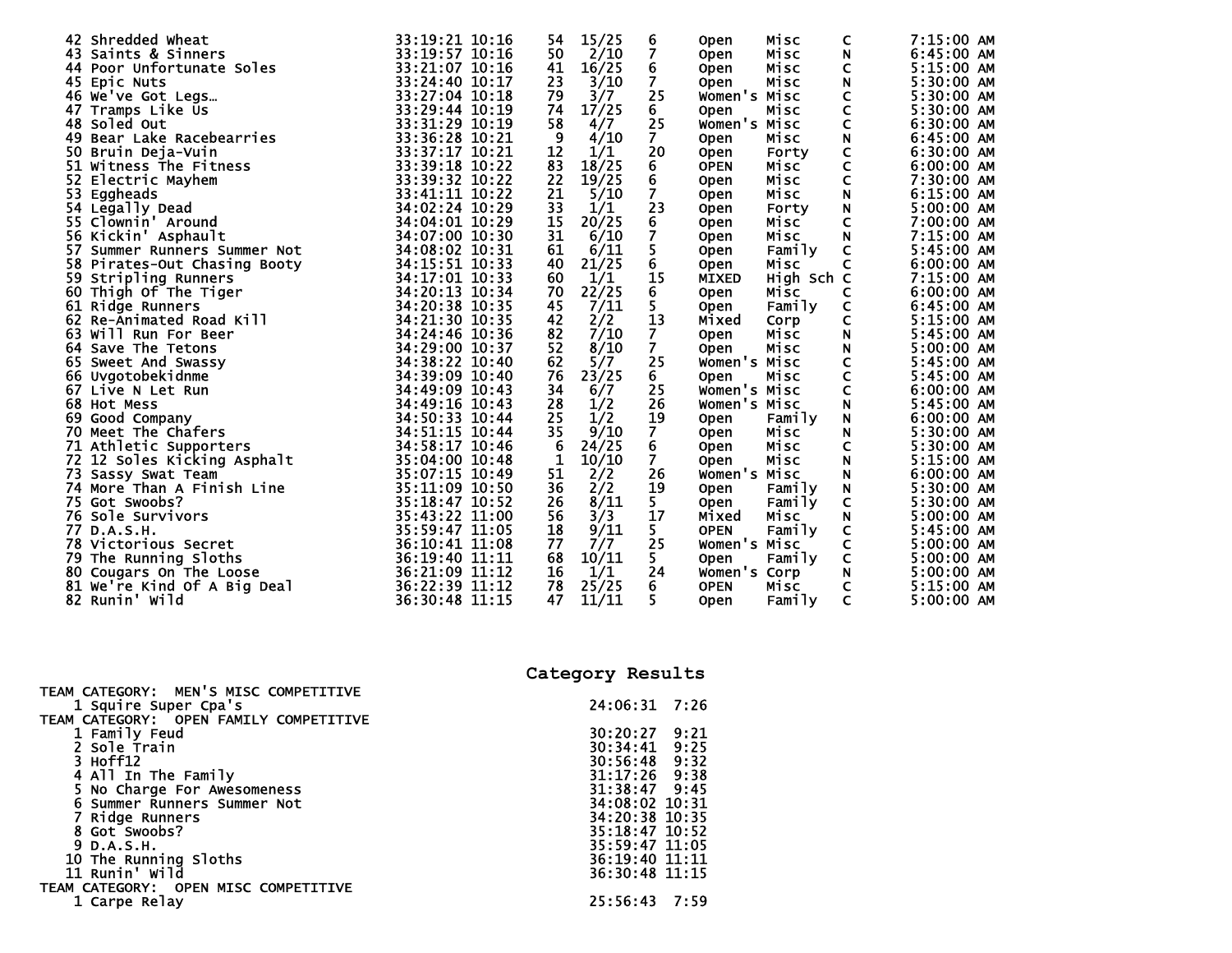| 2 Autoimmune Immune                                          | 27:52:01        | 8:35 |
|--------------------------------------------------------------|-----------------|------|
| 3 I Swear That Was Sasquatch                                 | 28:41:28        | 8:50 |
| 4 Off The Couch                                              | 30:05:00        | 9:16 |
| 5 Wii Relay Racers                                           | 30:57:35        | 9:32 |
| 6 Age Doesn't Matter                                         | 31:15:01 9:37   |      |
| 7 Lean Mean Fat Boy Burning Machine                          | 31:26:52        | 9:41 |
| 8 Too Stupid To Stop                                         | 31:27:51 9:41   |      |
| 9 Tougher Than Nails                                         | 32:12:09 9:55   |      |
| 10 In-Laws And Out-Laws                                      | 32:23:34 9:59   |      |
| 11 Run Like The Winded                                       | 32:41:43 10:04  |      |
| 12 Scrambled Legs And Achin'                                 | 32:44:49 10:05  |      |
| 13 Whose Idea Was This?!                                     | 33:01:50 10:10  |      |
| 14 The Power Of 12                                           | 33:11:23 10:13  |      |
| 15 Shredded Wheat                                            | 33:19:21 10:16  |      |
| 16 Poor Unfortunate Soles                                    | 33:21:07 10:16  |      |
| 17 Tramps Like Us                                            | 33:29:44 10:19  |      |
| 18 Witness The Fitness                                       | 33:39:18 10:22  |      |
| 19 Electric Mayhem                                           | 33:39:32 10:22  |      |
| 20 Clownin' Around                                           | 34:04:01 10:29  |      |
| 21 Pirates-Out Chasing Booty                                 | 34:15:51 10:33  |      |
| 22 Thigh Of The Tiger                                        | 34:20:13 10:34  |      |
| 23 Uvgotobekidnme                                            | 34:39:09 10:40  |      |
| 24 Athletic Supporters                                       | 34:58:17 10:46  |      |
| 25 We're Kind Of A Big Deal                                  | 36:22:39 11:12  |      |
| TEAM CATEGORY: OPEN MISC NON-COMPETITIVE                     |                 |      |
| 1 Rusty Nails                                                | 32:59:06 10:09  |      |
| 2 Saints & Sinners                                           | 33:19:57 10:16  |      |
| 3 Epic Nuts                                                  | 33:24:40 10:17  |      |
| 4 Bear Lake Racebearries                                     | 33:36:28 10:21  |      |
| 5 Eggheads                                                   | 33:41:11 10:22  |      |
| 6 Kickin' Asphault                                           | 34:07:00 10:30  |      |
| 7 Will Run For Beer                                          | 34:24:46 10:36  |      |
| 8 Save The Tetons                                            | 34:29:00 10:37  |      |
| 9 Meet The Chafers                                           | 34:51:15 10:44  |      |
| 10 12 Soles Kicking Asphalt                                  | 35:04:00 10:48  |      |
| TEAM CATEGORY: OPEN PUBLIC SERVICE NON-COMPETITIVE           |                 |      |
| 1 Team Wuss                                                  | 30:15:35        | 9:19 |
| 2 Beer Runners                                               | 31:58:05        | 9:51 |
| TEAM CATEGORY: OPEN TWENTY COMPETITIVE                       |                 |      |
| 1 The Classically Forbidden                                  | 31:12:26        | 9:37 |
| <b>OPEN ULTRA COMPETITIVE</b><br>TEAM CATEGORY:              |                 |      |
| 1 Team Ammo-Iyaayas                                          | 31:40:15        | 9:45 |
| TEAM CATEGORY: MIXED CORPORATE COMPETITIVE                   |                 |      |
| 1 Remember The Tetons                                        | 30:29:38        | 9:23 |
| 2 Re-Animated Road Kill                                      | 34:21:30 10:35  |      |
| TEAM CATEGORY: MIXED FAMILY COMPETITIVE                      |                 |      |
| 1 Awesome Apedailes                                          | 30:26:20        | 9:22 |
| 2 Todo Rojo                                                  | 33:03:59 10:11  |      |
| TEAM CATEGORY: MIXED HIGH SCHOOL COMPETITIVE                 |                 |      |
| 1 Stripling Runners<br>TEAM CATEGORY: MIXED MISC COMPETITIVE | 34:17:01 10:33  |      |
|                                                              |                 |      |
| 1 Carolina Callipygians                                      | 28:23:06 8:45   |      |
| 2 Richmond Racers                                            | 28:35:48 8:48   |      |
| 3 Ninja Pirates                                              | 30:54:01 9:31   |      |
| 4 Dirty Dozen                                                | $31:02:04$ 9:33 |      |
| 5 Bear River Cross Fit                                       | 32:50:57 10:07  |      |
| TEAM CATEGORY: MIXED MISC NONCOMPETITIVE                     |                 |      |
| 1 The Village Idiots                                         | 31:37:27 9:44   |      |
| 2 2slow 2win 2dumb 2quit                                     | 33:02:04 10:10  |      |
| 3 Sole Survivors                                             | 35:43:22 11:00  |      |
| TEAM CATEGORY: MIXED TWENTY COMPETITIVE                      |                 |      |
| 1 Yeti-Squatch                                               | 32:42:58 10:04  |      |
| TEAM CATEGORY: OPEN FAMILY NONCOMPETITIVE                    |                 |      |
|                                                              |                 |      |